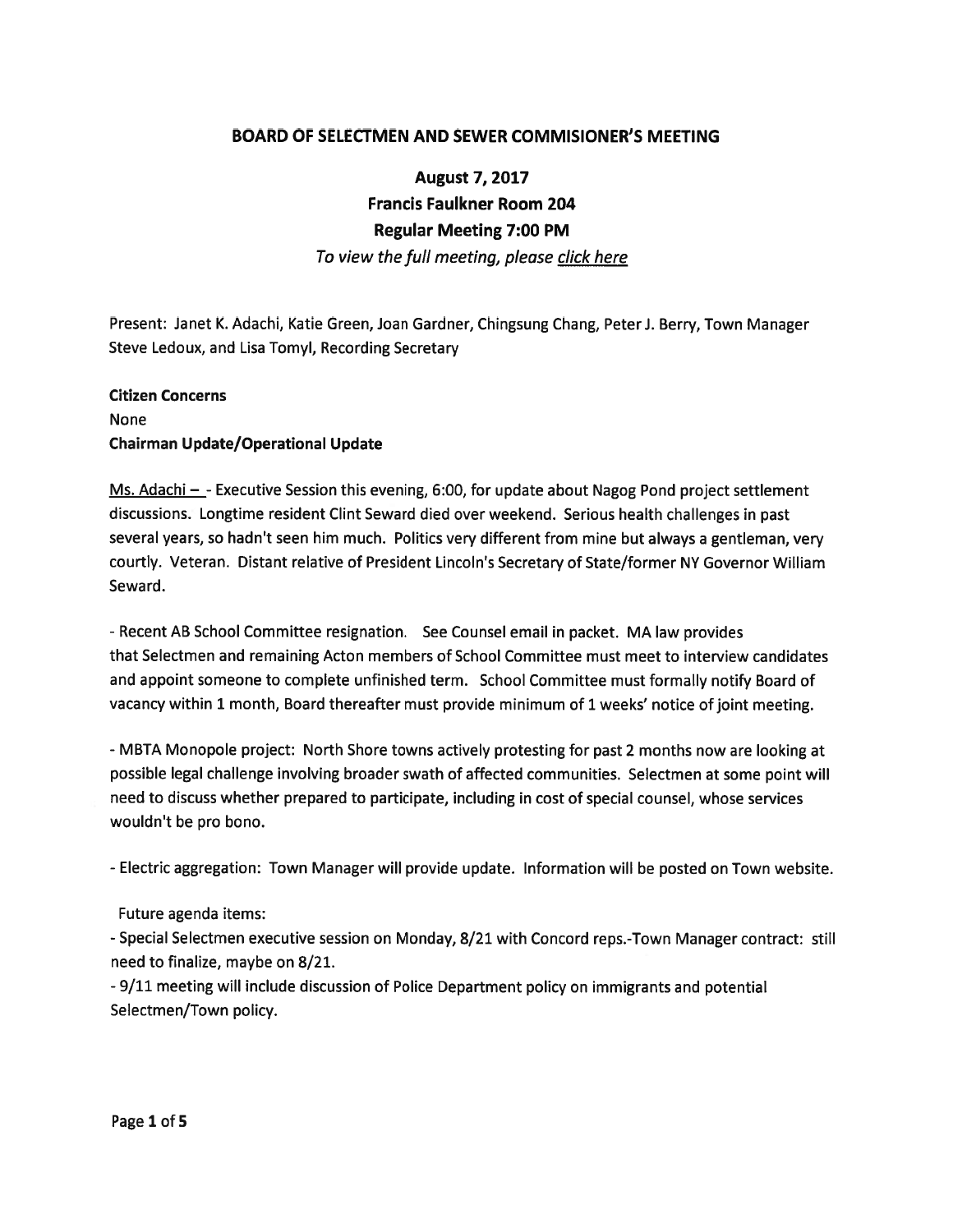Mr. Ledoux — Commence on roll out on Electric Aggregation — mailings going out to residents regarding the electrical aggregation and the op<sup>t</sup> out option explanation. Several public sessions regarding the electrical aggregation. This Friday recording show with Marlena Patton regarding electric aggregation. Plan to have new aggregation plan on September  $17<sup>th</sup>$ . On separate note, a complaint letter was sent to the Massachusetts Department of Public Utilities regarding <sup>a</sup> private for-profit energy company posing on the behalf of the Town of Acton.

#### Public Hearings

Common Victualler License, IC Acton, LLC— representing IC Acton LLC, Mike Aboud. Requesting <sup>a</sup> change in name on Common Victualler. Ms. Green move to approve the common victualler license for IC Acton, LLC d/b/a 7-Eleven, Mr. Chang second. All Ayes.

Natures Remedy, Medical Mariiuana Dispensary— Representing Natures Remedy was Robert Carr, Jr. and gave <sup>a</sup> slideshow presentation on the history of the company and what the company is requesting from the Board of Selectmen — letter of approval/non-opposition. Ms. Green appreciates the company willing to come to the Board if the company requests to sell recreational marijuana. Asked if taking whole building or sharing it — they are taking 50% and the other business is <sup>a</sup> laser surgery center. Questioned about having <sup>a</sup> delivery service similar to another medical marijuana center and would you have to change deliveries from the Grafton location (cultivation) to the Acton distribution center. The president of the company ensured that delivery times will vary along with the routes — security will be very tight. Ms. Gardner inquired about the Acton location — its location is important to have access estimation that the number of patients that will be prescribed medical marijuana will reach over 100,000 in the next couple of years.

Terra Friedrichs, West Acton - in favor of medical marijuana facility. Questioning big "pot" producers and local growers. Natures Remedy is <sup>a</sup> small group operating at <sup>a</sup> small level. It is <sup>a</sup> very difficult to ge<sup>t</sup> into the business, infrastructure is very expensive. Would suppor<sup>t</sup> local farmers, but cannot accep<sup>t</sup> from outside wholesale sellers — can only sell what they grow. Terra was concerned about growing organic the company has very strict cultivating requirements. Concerned about the cost of security and transportation and non-profit status. Wanted to know if people can ge<sup>t</sup> medical cards on the site — no. Debra Symes — what version of non-profit — 501C.

Jill Schaeffer (attorney for Mass Wellspring) - 18 Powdermill facility is a full service facility not just delivery service for the indigent, shut in, etc.

Ms. Green in suppor<sup>t</sup> for either letter of non-opposition or approval. Mr. Berry mentioned about seeing the Town Host Agreement.

Ms. Green moved to approve <sup>a</sup> letter of non-opposition, Mr. Chang seconded. <sup>4</sup> Aye, <sup>1</sup> nay (Gardner).

Transfer Station Sticker Fee — Corey York, DPW Director, gave an overview of his recommendation of FY18 Transfer sticker fee. Mr. York gave <sup>a</sup> slideshow presentation of how the program has been doing since its inception in 2015. Only change is <sup>a</sup> reques<sup>t</sup> for <sup>a</sup> <sup>p</sup>ilot program combining the residential train station sticker and transfer station sticker. Ms. Green inquired if the composting increased — yes from nothing the first three weeks to 4-5 visits per hour and increasing the number of (composting) bins.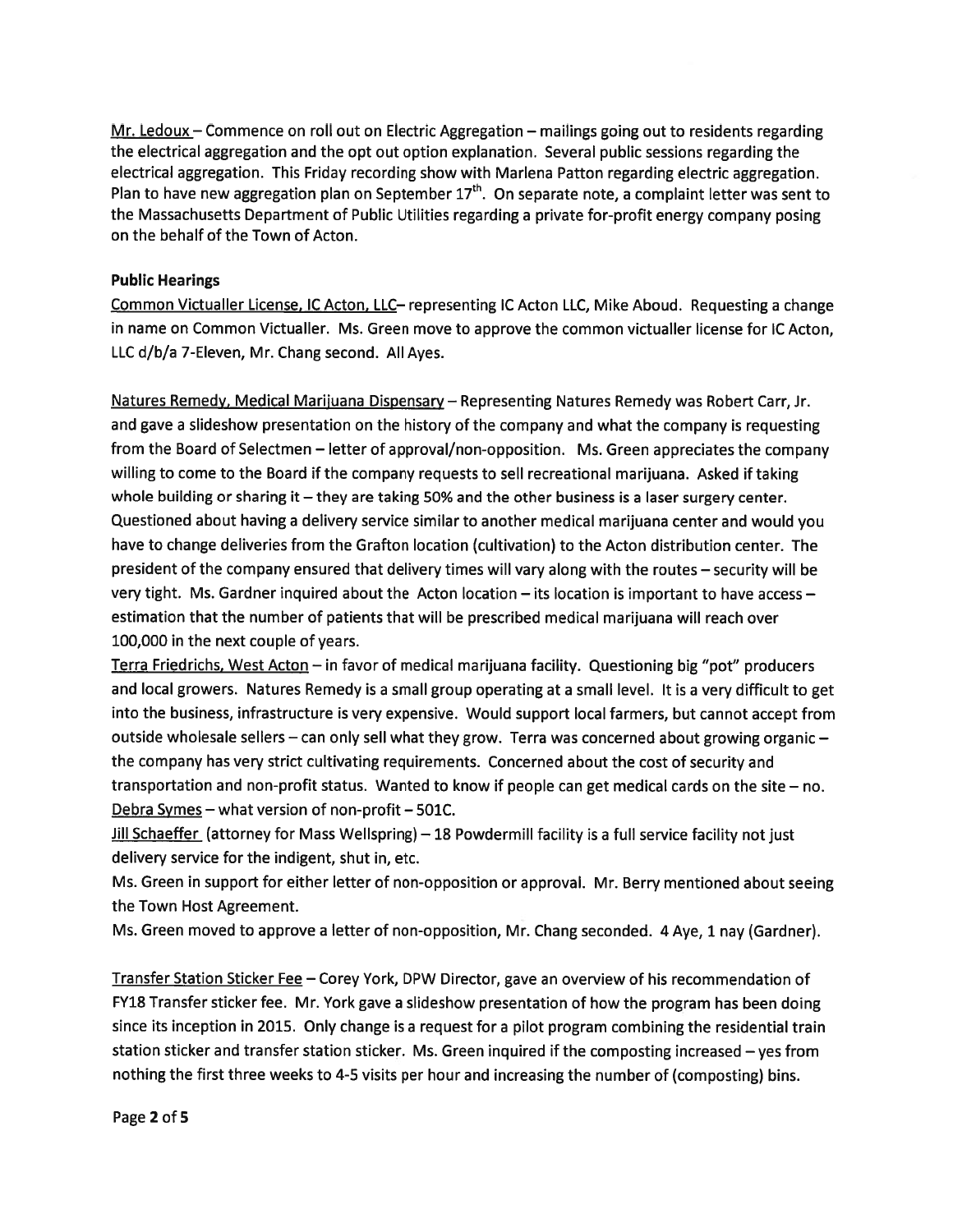Finds the non-resident fee interesting. Mr. Chang questioned about setting <sup>a</sup> limit on non-resident stickers? Mr. York does not intend to and wants to see how much interest there is. Mr. Berry noted that 189 less all access stickers is probably due to the complaints of the inconvenience. Ms. Adachi commented that composting bins are great, clothes recycling are great. Non-residents would have to use the Acton-specific trash bags.

Terra Freidrichs, West Acton — confused about the non-residential stickers the decrease of revenue. Would like to see the swap shop open more and open to all people and not just stickered vehicles. Charlie Aaronson, Hosmer Street — most popular size 33 gallon trash can — the 30 gallon bags do not fit into them and they fall through — wonder when that would be fixed. Mr. York is currently working with the vendor to come up an alternative.

Debra Symes, Concord Road - wanted to know if the list for what you can recycle and can't recycle will be updated.

Terra Friedrichs, West Acton — has to drive to Westborough to ge<sup>t</sup> rid of Styrofoam and New Hampshire to recycle batteries.

Ms. Green moved to approve the transfer station fees per the memo from the Town Engineer/DPW Director, Ms. Gardner second. All Ayes

SPSP #07/26/00 — 372, <sup>145</sup> Great Road, LLC — Brookside Shops — Lou Levine reviewed the previous hearing and what the owners needed to address with the abutters. Alicia Biscone from the company discussed what transpired regarding conversations between the abutters and the Planning Board. She presented <sup>a</sup> letter with 3 bullet points of the main concerns and improvements that have been approved by the abutters and the tenants — fencing, lighting, video security, and tree <sup>p</sup>lantings. Graham Knowland, <sup>29</sup> Esterbrook Road — wanted to thank the managemen<sup>t</sup> and the company to work everything out — has been <sup>a</sup> <sup>p</sup>leasure working with them and would like to be sure this verbiage is included in the SPSP decision. In addition these are mitigation measures and should be referred to as such. Was looking to town governmen<sup>t</sup> to follow through with enforcement. Plans on going to the company if there are any issues in the future and <sup>g</sup>ive them <sup>2</sup> weeks to solve or longer depending on the issue. Wants to be sure the language in the decision is enforceable as it had not been in previous amendments in previous decision.

Mary Jane Silva, 28 Esterbrook Road — echos Graham's sentiments.

Ms. Green commented it was nice to hear there has been <sup>a</sup> mutual agreemen<sup>t</sup> — thanks for the security <sup>p</sup>ictures showing compliance with delivery times. Wanted to be sure the Planning Department would include the conditions in the decision. Ms. Green moved to approve the Site Plan Special Permit #07/26/00 —372, <sup>145</sup> Great Road with the conditions submitted in the recent memo from Keypoint Partners, Mr. Berry seconded. All Ayes

Review of KeIley's Corner Infastructure Plan — Kristen Guichard gave <sup>a</sup> recap from the Kelley's Corner Design Meeting. In <sup>2016</sup> at Town Meeting, Kelley's Corner Steering Committee brought forward <sup>a</sup> preliminary design <sup>p</sup>lan. Town Meeting approved the design <sup>p</sup>lan. Been meeting with individual property owners regarding the ROW lines. Received <sup>a</sup> lot of response and feedback from property owners. Proposing <sup>2</sup> articles for fall Town Meeting to authorize the 305 for property acquisitions, and <sup>a</sup> Page 3 of 5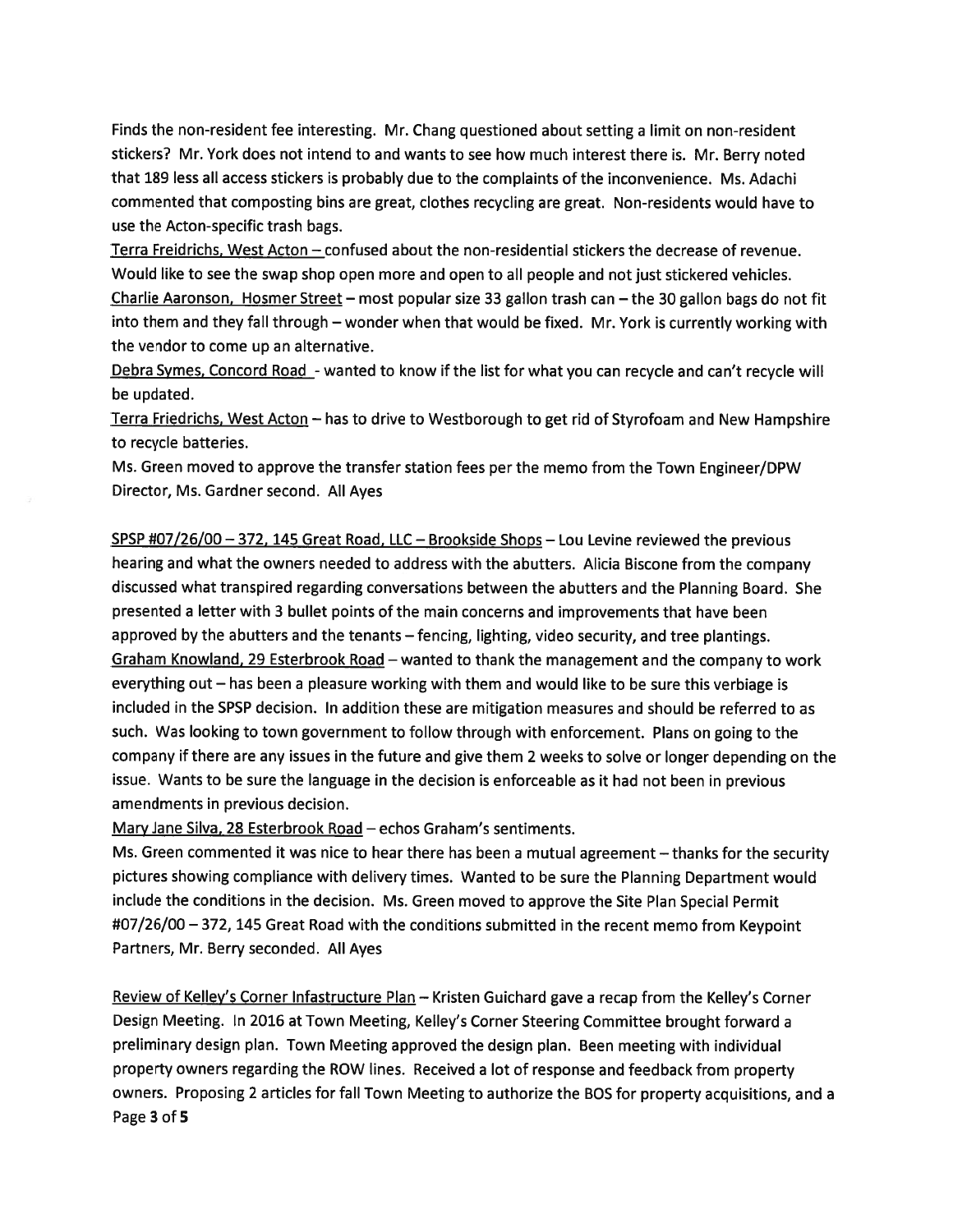second to approve the funds for compensation for property owners or by eminent domain. Looking for guidance from the Board regarding the property at the Hosmer House/Historical Commission. Ms. Green inquired about the Charter Rd realignment and if there would there be <sup>a</sup> light there making <sup>a</sup> full traffic signal — it would be 3 cars away from needing <sup>a</sup> traffic warrant — need MassDOT approval for that. Would lean to the last <sup>2</sup> options, but would like to hear from the Chair of the Acton Historical Society Bill Klauer. MR. Berry questioned if any revised <sup>p</sup>lans will have <sup>a</sup> bike lane — all <sup>p</sup>lans must meet complete streets policy.

Terra Friedrichs, West Acton — no discussion about not having any sidewalk at the Hosmer House. Traffic data indicates it (traffic) is not increasing. Should not pu<sup>t</sup> in more lights — not convinced it's needed. Feels the traffic has gone down in the pas<sup>t</sup> years. Doesn't think the Kmart site will close before its lease is up and the Town should buy it at market value for use of <sup>a</sup> community center and low cost housing. Inquired about how many hours per week staff spends working on Kelley's Corner - Ms. Guichard stated maybe about an hour more or less per day. Ms. Freidrichs requested to keep the garden at Redstone Garden Apartment.

Franny Osman, 16 Half Moon Hill - questioned if all the proposed changes are going to speed up or slow down the amount of cars through the intersection.

Bill Klauer, Acton Historical Society – disappointed that the presentation tonight is different as what was presented to the Acton Historical Society. Requests definitive <sup>p</sup>lans for the Historical Society to review. Ms. Adachi agrees that Planning to ge<sup>t</sup> them definitive <sup>p</sup>lans. Planning would be willing to sit down or meet on site. Ms. Guichard will go back and look at the revised <sup>p</sup>lans with the Acton Historical Society. Terra Friedrichs, West Acton - requests that there be <sup>a</sup> public hearing regarding staff pursuing installing traffic lights at Community Way and Charter Road.

Bill Klauer, Acton Historical Society – asked about the stone wall property line, and about a vernal pool. Ms. Guichard clarified the stone wall location and property lines, and confirmed by Natural Resource Director Tom Tidman that there is no vernal pool located on the property.

#### Selectmen Business

Insulet Corporation Building Fees — John Narcum representing Insulet is requesting <sup>a</sup> waiver of building fees. Would like to know who would be the proper party to go to understand the building fees and feels he has not gone through the proper procedures and have not done their due diligence following up. Ms. Adachi suggests going to the Town Manager who would set meeting date with town staff. Ms. Guichard commented to understand that the fees are set up to cover costs for town staff with inspections, etc. Ms. Green mentioned that she was disappointed regarding the emails that the town was difficult to work with and was threatening to go to Gov. Baker with the complaint. Ms. Green stressed her displeasure and how the CFO is requesting <sup>a</sup> waiver of building fees. Ms. Green was corrected that the email was from the Sr. VP.

Amendment of Charge, West Acton Sewer Action Advisory Committee - Mr. Berry moved to approve the amendment of charge, Ms. Gardner seconded. All Ayes.

Terra Friedrichs, West Acton – wanted to know if there was West Acton residents were represented on the Board. Ms. Adachi listed members that are both residents and business/school representatives. Page 4 of 5